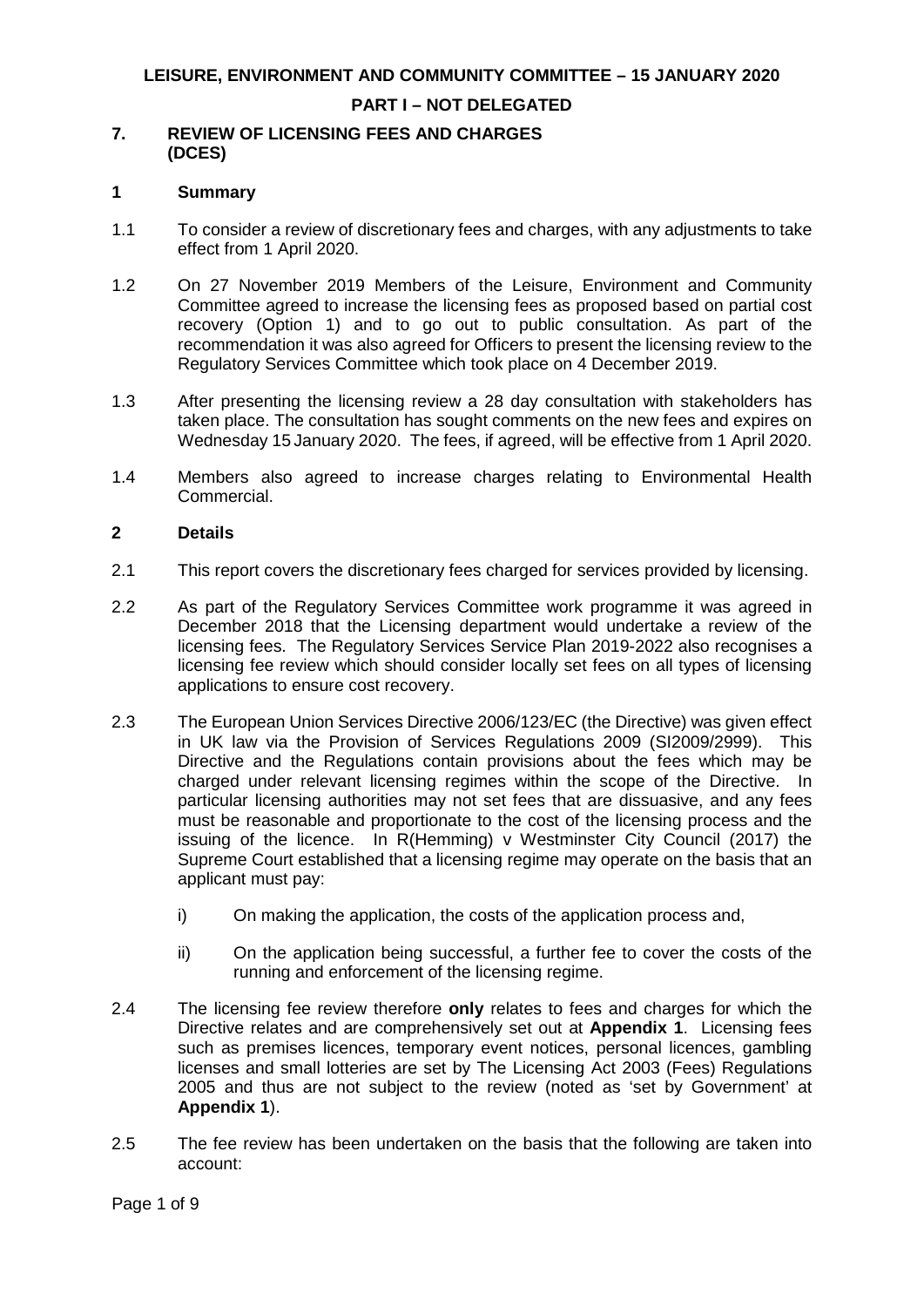- Administration work
- Costs of developing policies for each area
- Any special equipment, materials or resources required
- Background checks that have to be undertaken
- Monitoring and compliance, as appropriate
- Costs associated with legal advice and hearings
- Overhead costs incurred by the service
- 2.6 A previous licensing fee review relating solely to private hire operators, private/hire/hackney carriage vehicle licences and private/hire/hackney carriage driver licences was undertaken in 2015 as a result of the Deregulation Act 2015. The new fees for the abovementioned licences were implemented on 1<sup>st</sup> October 2015. The key changes of the Deregulation Act required that applicants pay a larger initial fee upfront with driver licences now valid for a period of three years as opposed to annually, with operator licences now valid for five years and a requirement for licensees to provide an annual Enhanced Disclosure and DVLA check to the Council (at no added cost to the Council).
- 2.7 Notwithstanding the above, the Licensing department has not undertaken a thorough review of all licensing fees for a significant period of time due to staff turnover and resources. As a result fees relating to street trading, scrap metal collectors and sites, and sexual entertainment venues have not been reviewed for a considerable period of time.
- 2.8 Consequently, since the beginning of 2019 the Lead Licensing Officer in conjunction with Finance have undertaken a review of the licensing fees. The review has taken into account the application process, including administrative tasks and officer time taken when running the licensing service as well as monitoring and compliance of licensees, as appropriate. The review also compared the fees against adjacent licensing authorities (Watford Borough Council and South Bucks and Chiltern District Council).
- 2.9 As part of the review there are also various new fees and charges which have been incorporated following the recent implementation of the Private Hire and Hackney Carriage Enforcement Policy 2019 (adopted 1 October 2019). These include the ability for applicants to apply for a dual licence for 1 year (£188) or 3 years (£498) so they can operate as both a private hire and hackney carriage driver rather than applying for separate applications. Other new fees include charging for replacement brackets (£9), door stickers (£5), exemptions (£65), operator replacement licence (£10), change of address/details (£8.50) and advertising (£25). Further changes include introducing a tiered fee charging structure for private hire operators with those with a higher number of licenced vehicles paying more than an operator with just one licensed vehicle. All new fees are set out at **Appendix 1**.
- 2.10 The review sets out that the majority of existing fees relating to taxi licensing (private hire and hackney carriage drivers and vehicles and operators), scrap metal, sexual entertainment venues and street trading should be increased to ensure that the fees cover the licensing service moving forward on a cost recovery basis. It should be noted that this is a partial cost recovery excluding some on costs, regard being had to the current level of fees and benchmarking with adjacent Authorities (**Appendix 2**). Where fees are paid at the commencement of a 3 and 5 year licence the fees are aligned into the relevant year's budgets.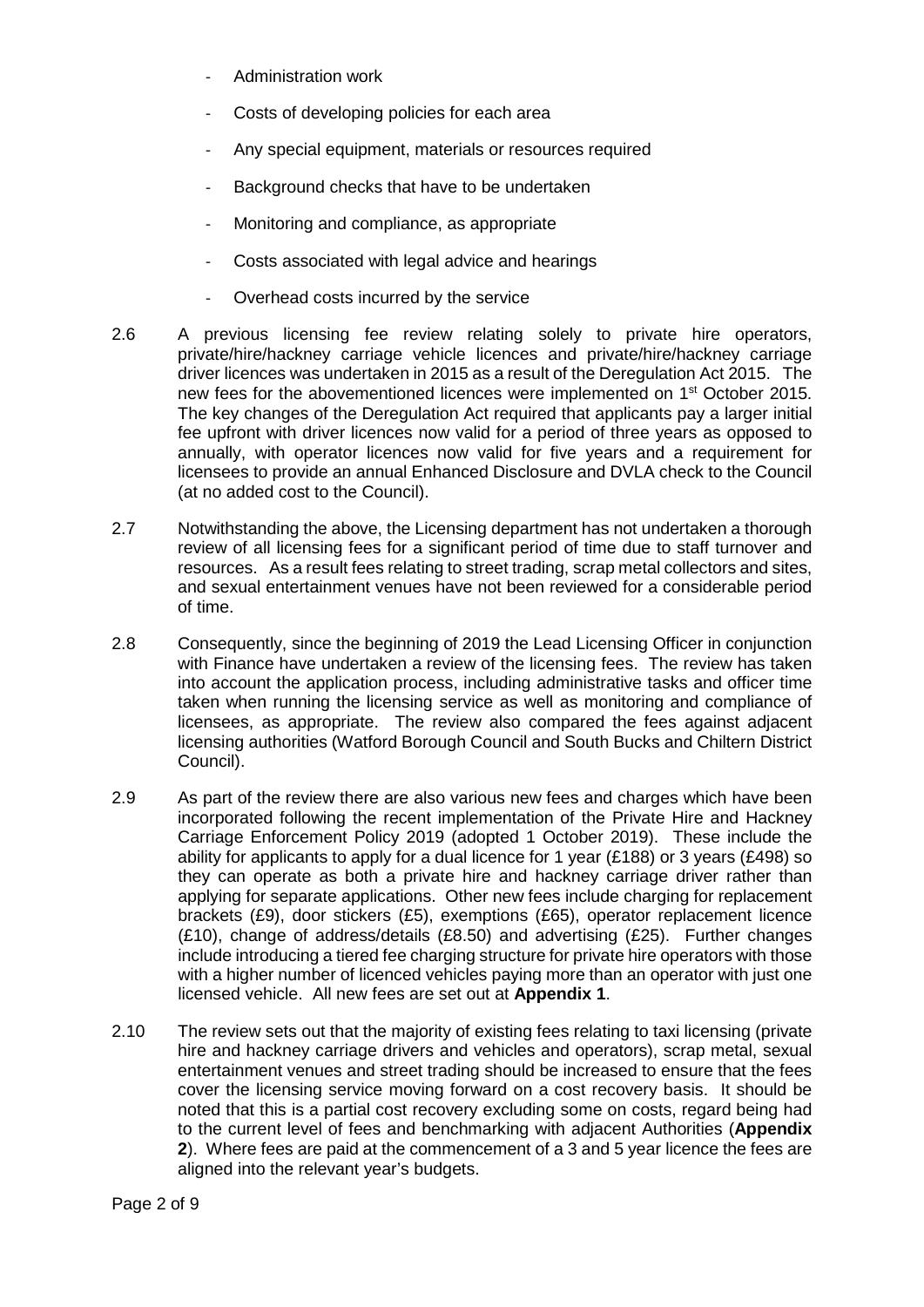- 2.11 In respect of private hire operators, prior to the introduction of the Deregulation Act, it appears that there were approximately 62 operators licenced with the Council in year 2014/2015. Following the implementation of the said Act there was a sharp rise in 5 year applications in years 2015/2016 (23 licences) and 2016/2017 (32 licences). It is then evident that there was a significant fall as it is likely that the number of operators in Three Rivers had peaked and thus had already been licenced. Given that the majority of licences are based on 5 years, those operators, if they wish to renew, are required to apply again. It is therefore likely that in years 2020/2021 and 2021/2022 the department should see a further rise in operator licence applications given the 5 year cycle. Whilst it is likely that the number of operators renewing may not be as high as in previous years, even if only 50% were to renew, this would still be a notable increase on years 2017/2018 to the current period in 2019/2020 but there would be a notable fall from 2020/2023 onwards due to the 5 year cycle.
- 2.12 As part of the fee review it should be noted that a new tiered charging structure is proposed which seeks to charge a fee based on the number of vehicles licenced by an operator. Currently there is a fixed fee for all operators, regardless of how many vehicles they have licenced with the Council. The new fees would therefore require an operator with one licenced vehicle applying for a 5 year licence to pay £973.50 (1% rise on the current fee) whereas a fee for an operator with 11 plus vehicles for a 5 year licence would require a fee of £1,816.50.
- 2.13 In addition the fees allow for operators to apply for a one year licence. However, a one year licence will only be granted by the Lead Licensing Officer in very special circumstances which will reduce the risk of existing operators applying for a one year licence. Nevertheless, based on the proposed fees it would be extremely difficult to quantify how existing volumes and income would be affected, other than acknowledging that income is likely to be up over the course of the next two financial years as established operators renew their licences with the Council based on past trends.
- 2.14 With regards to vehicle licences each vehicle needs to be licenced annually. Over the last 5 years the number of applications has fluctuated between 498 (in year 2015/2016), 430 (in year 2017/2018) and 441 (in year 2018/2019). The new vehicle fee is proposed to be £184 (up from £133, a 38% rise) with the renewal fee set at £153.50 (up from £133, a 15% rise).
- 2.15 Due to changes in policy it is recognised that the number of new licenced vehicles may reduce over the next few years due to recent policy changes (e.g. compliance with euro 5 emissions and stricter conditions relating to vehicles over 10 years old). However, the new fee is still lower than adjacent authorities and has been carefully calculated to consider the cost of processing new vehicle licences.
- 2.16 The majority of vehicle applications received by the Licensing department relate to renewals which will see a 15% rise in the fee to cover the service cost.
- 2.17 In respect of driver licence applications, the volume over the last 5 years peaked in 2015/2016 and 2016/2017 following the Deregulation Act with a sharp fall in 2017/2018). Given the predominant three year cycle of applications, volumes rose in 2018/2019 and again this financial year (2019/2020). What is apparent is that there is a reduction in the amount of drivers applying for a licence with Three Rivers over the 5 year period. This is potentially down to various factors, such as the market within the district being saturated, advances in technology such as Uber (mobile applications) and the additional requirements needed to become a licenced driver at Three Rivers following stricter policy changes. As set out in **Appendix 1** the new fee for drivers is rising by £28 for new one year licences and £10 for renewal of one year licences, rising by £56 for new two year licences and £42.50 for renewal of two year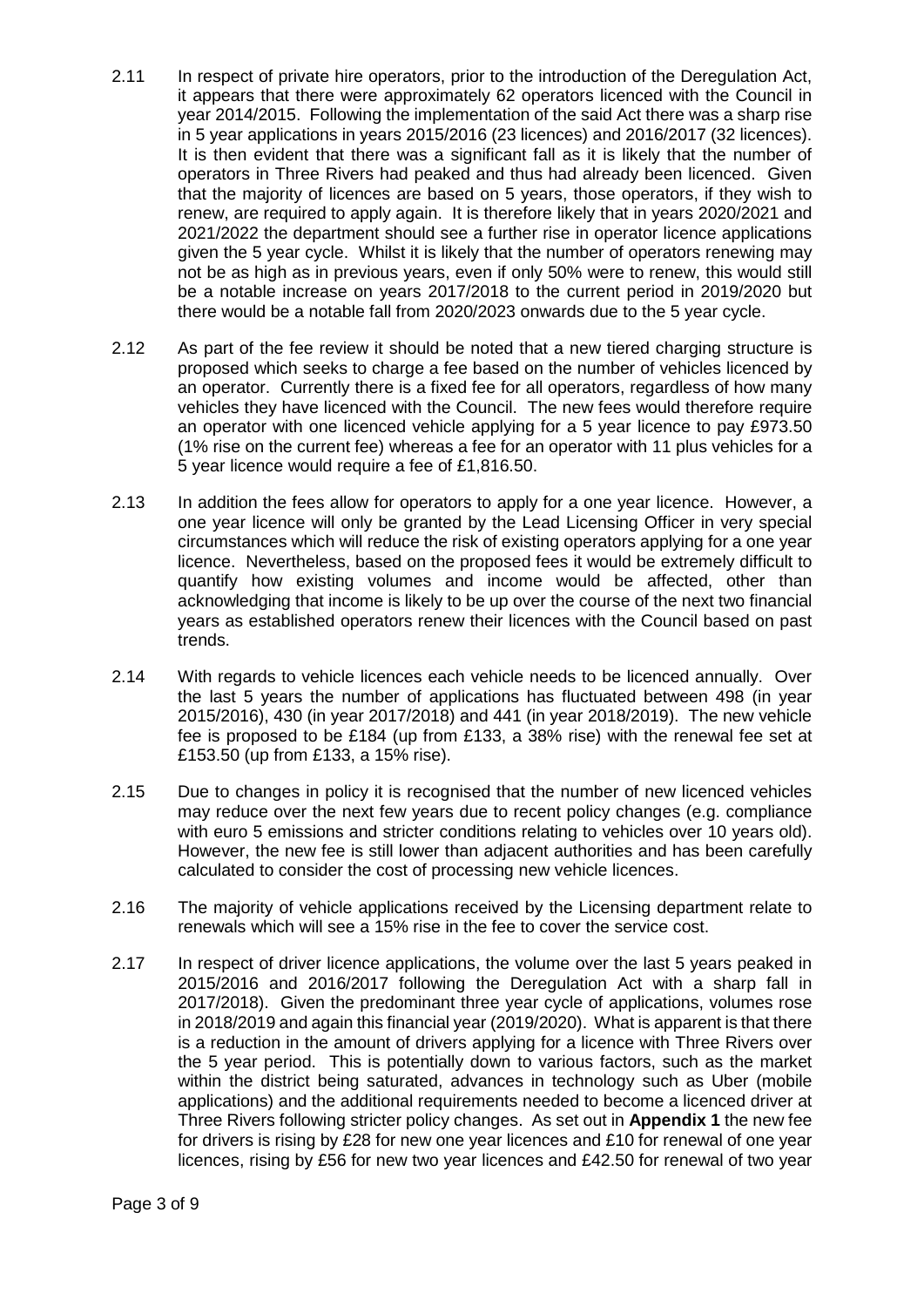licences and £46 for new three year licences and £11.50 for renewal of three year licences.

- 2.18 In regards to scrap metal licences (for 3 years) and sexual entertainment venues, the volumes of applications are relatively low and the fees received are combined with other premises licences which are hard to predict. The existing scrap mental licence in the district has also already renewed and thus will not need to pay next year. It is not considered that the fee increases of approximately 3% for new applications will have a significant impact on the budget.
- 2.19 For street trading there is an increase in the fee for the new application of 6% (from £207 to £220.50, a rise of 6%). The volume of street trading applications received by the Licensing department are relatively low so any financial risk is low.
- 2.20 The estimated total increase in revenue as a result of the review is approximately £8,520 based on existing volumes. This proposed increase would partially cover the costs of progressing the relevant licences by the licensing department.

#### **3 Proposal**

3.1 Proposal 1 was agreed by Members at the previous Committee which is set out below:

#### *Proposal 1: Increase fees as proposed based on partial cost recovery*

*Members note and agree the report and proposed fees and authorise Officers to present the licensing fee review to the Regulatory Services and Licensing Committees on 4 December before going out to public consultation in December.*

*Following the results of the consultation the report will be presented to the Leisure, Environment and Community Committee on 15 January, Policy and Resources Committee on 21 January 2020 and then Full Council on 25 February 2020 with the fees being effective from 1 April 2020 if agreed.*

*Note: With an increase in licensing fees as proposed it should be acknowledged that there may be a reduction in the take up of new applications and/or renewal applications. This is due to more stringent policy requirements, security checks, medical requirements and the advances in other technology. The service will be monitored and any reduction in service use and resulting reduction in income will be reported through the budget monitoring process.*

#### **4 Consultation**

- 4.1 A public consultation process for the licensing fee review is underway and expires on 15 January 2020. At the time of writing this report no responses have been received. If any responses are received they will be verbally updated at committee.
- 4.2 The consultation included a public notice in the Watford Observer (ran for 4 weeks from Friday 13 December), an email to all Private Hire Operators to cascade the review to their licenced drivers and an email to all relevant licence holders. The review has also been clearly published on the TRDC website, both on the home page and within the licensing pages and was circulated on the Council's social media platforms.
- 4.3 The full responses to the consultation (if any have been received) will be available at **Appendix 3** attached to this report.

#### **5 Policy/Budget Reference and Implications**

Page 4 of 9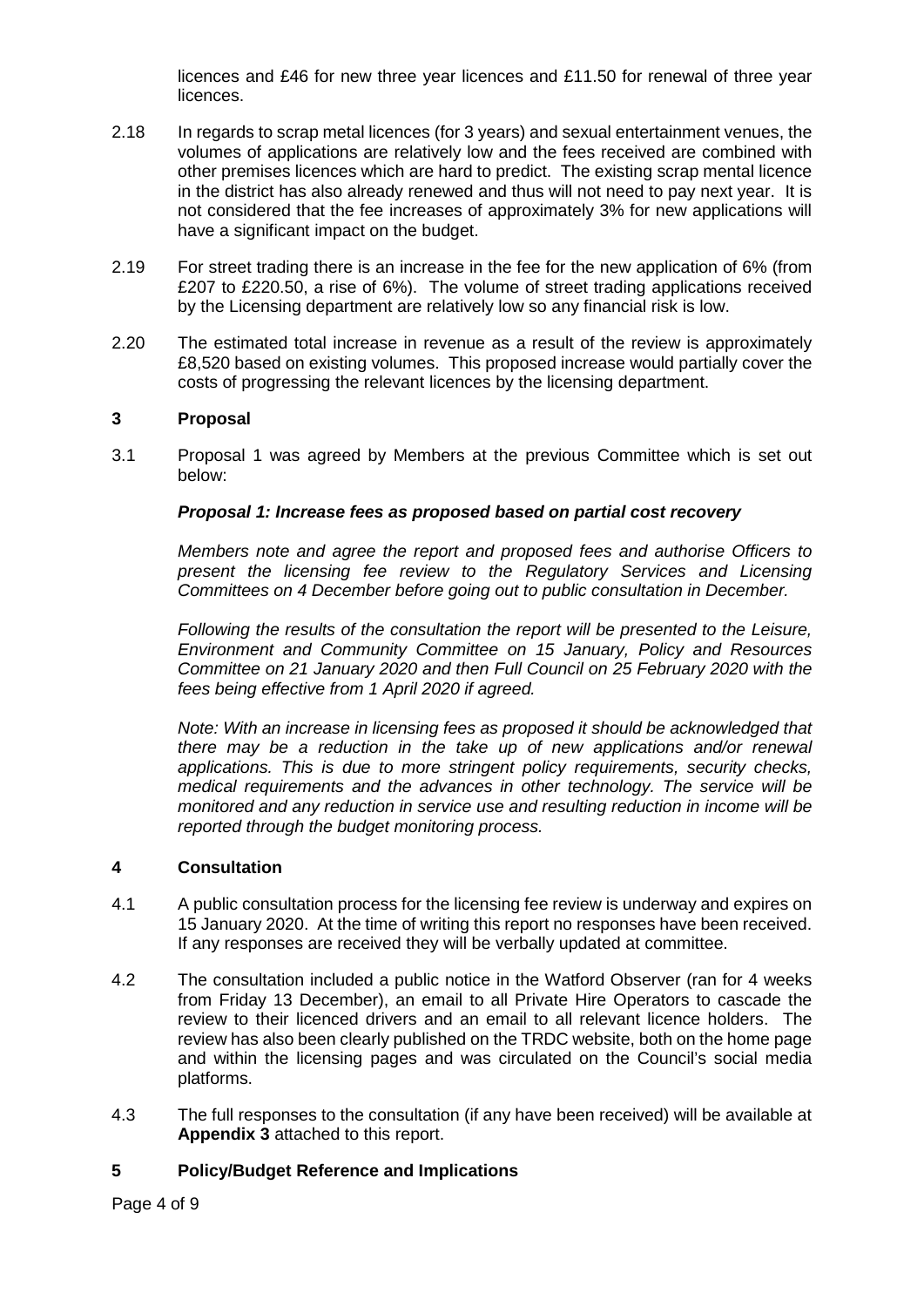- 5.1 The recommendations in this report are within the Council's agreed policy and budgets.
- 5.2 Following the implementation of the Hackney Carriage and Private Hire Policy 2019 on 1 October 2019 a number of new fees need to be taken into account before we can apply the following:
	- Processing dual applications for both hackney carriage and private hire driver licences
	- Charge of advertisements on taxis
	- Apply charges for replacement door stickers
	- Vehicle exemptions
- 5.2.1 Failure to implement the new charges would impact the effectiveness of the policy and also result in added costs to customers seeking to apply for both licences. No performance indictors would be affected by the licensing fee review.

#### **6 Financial Implications**

#### 6.1 *Licensing*

The licensing fee review is based on cost recovery in accordance with legislation. Fees are proposed based on partial cost recovery having regard to the level of the proposed fees and benchmarking with adjacent authorities. The majority of fees exceed the level of agreed inflationary increase at TRDC (4%) but they have been calculated (**Appendix 1**) against the costs associated with processing a licence. It is acknowledged there is a possibility of a reduction in applications, however, this will be monitored and reported as appropriate through budget monitoring.

#### 6.2 **Proposal 1 – Partial cost recovery**

6.2.1 Although the legislation allows for full cost recovery - if the fees are calculated on a full recovery basis the price charged would be significantly higher than currently proposed and would not be comparable to neighbouring Authorities. This could lead to significant reduction in volumes and subsequently income.

| <b>Service</b>                                | 2020/21<br><b>Current MTFP</b><br><b>Budgets</b> | <b>Estimated</b><br>revised<br>income | <b>Additional Income</b> |
|-----------------------------------------------|--------------------------------------------------|---------------------------------------|--------------------------|
|                                               | £                                                | £                                     | £                        |
| <b>Drivers</b>                                | (76,060)                                         | (73, 300)                             | 2,760                    |
| <b>Vehicle</b>                                | (71, 570)                                        | (80, 480)                             | (8,910)                  |
| <b>Operator</b>                               | (11, 540)                                        | (13, 420)                             | (1,880)                  |
| <b>Licence</b><br><b>Other</b><br><b>Fees</b> | (61, 160)                                        | (63, 570)                             | $(2, 410)^*$             |
| Gambling                                      | (1, 380)                                         | (1, 380)                              | $\bf{0}$                 |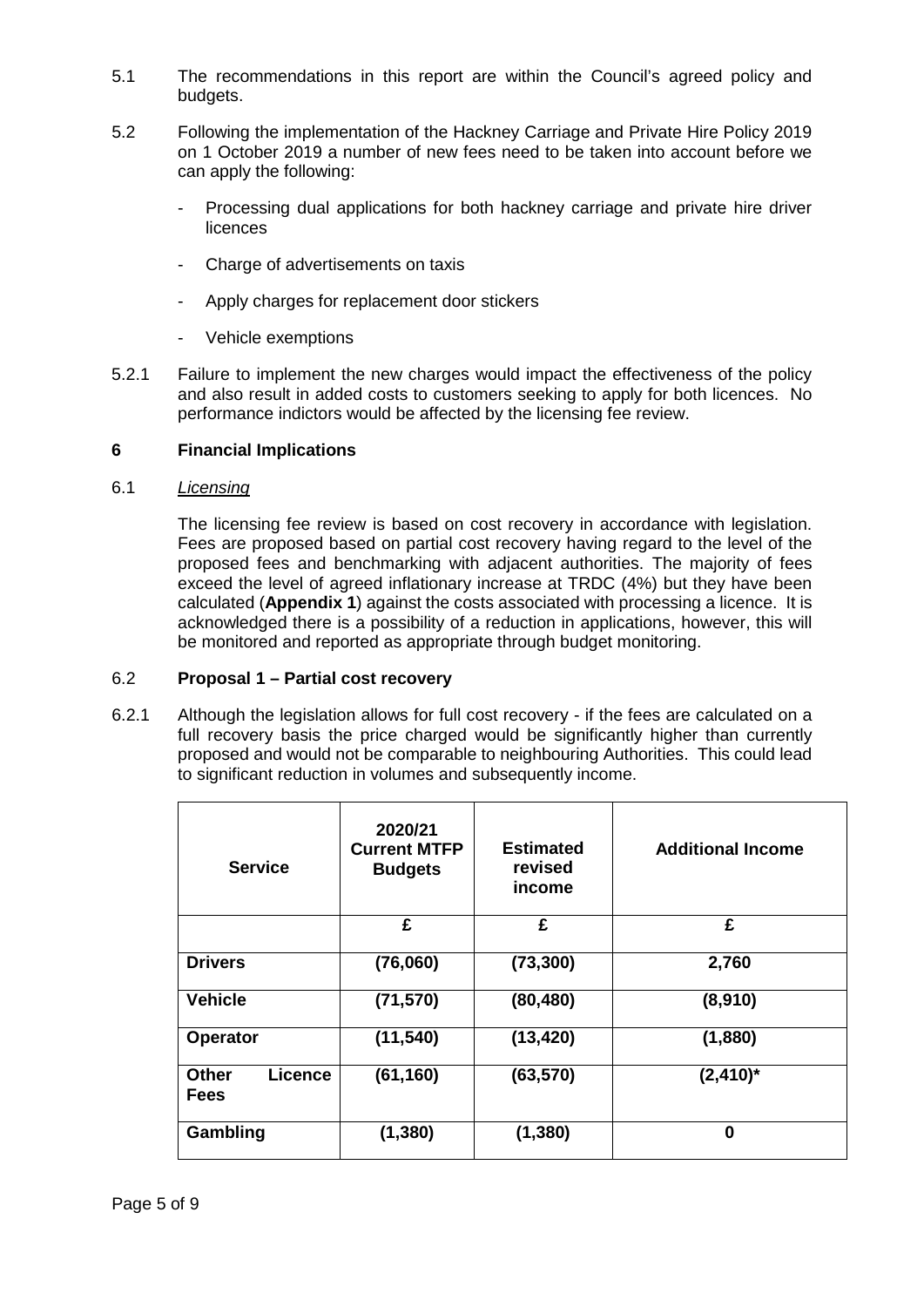| <b>Street Trading</b> | (3,810)    | (1,890)    | 1,920   |
|-----------------------|------------|------------|---------|
| <b>Total</b>          | (225, 520) | (232, 650) | (8,520) |

*\*Majority of the fees are set by statute except for scrap metal*

## **7 Legal Implications**

- 7.1 In December 2009 the Provision of Services Regulations 2009 came into effect. Regulation 18(4) states that any charges provided for by a competent authority which applicants may incur under an authorisation scheme must be reasonable and proportionate to the cost of the procedures and formalities under the scheme and must not exceed the cost of those procedures and formalities.
- 7.2 Licensing authorities may only set fees which are reasonable and proportionate to the cost of the licensing process and the issuing of the licence (R (Hemming) v Westminster City Council (2017)). Further, licencing authorities' entitlement to recover from the licensing fee the costs of the licensing regime are governed by the empowering statutes (Wakefield District Private Hire & Hackney Association –v-Wakefield MBC (2018)). If any set fees are considered unreasonable the Council could be liable to challenge by way of Judicial Review which could have both financial (claims for damages and/or restitution) and legal consequences (see risk section below). As a result, the Lead Licensing Officer has undertaken an extensive review which only covers the time/cost of progressing the relevant applications.

## **8 Equal Opportunities Implications**

8.1 Relevance Test

| Has a relevance test been completed for Equality Impact?                  | Yes |
|---------------------------------------------------------------------------|-----|
| Did the relevance test conclude a full impact assessment<br>was required? | No. |

## 8.2 **Impact Assessment**

8.3 There is no detrimental impact likely towards any protected group from introducing the Policy.

## **9 Staffing Implications**

9.1 As part of the recent implementation of the new Hackney Carriage and Private Hire Policy 2019 (1 October 2019) it was recognised that due to further checks, additional processes and more stringent requirements that there is potentially an increase in administration processes and enforcement across the district which would lead to greater legal costs when defending decisions at Court. It was recognised within the report for the new policy that resources may be stretched. The impact of the new policy and the current fee proposals on the service and resource will be monitored and the appropriate action taken.

## **10 Environmental, Community Safety and Public Health Implications**

10.1 None specific.

#### **11 Customer Services Centre Implications**

11.1 Within the last six months a new Firmstep payment guide has been implemented by the Customer Service Centre (CSC) which has streamlined the payment process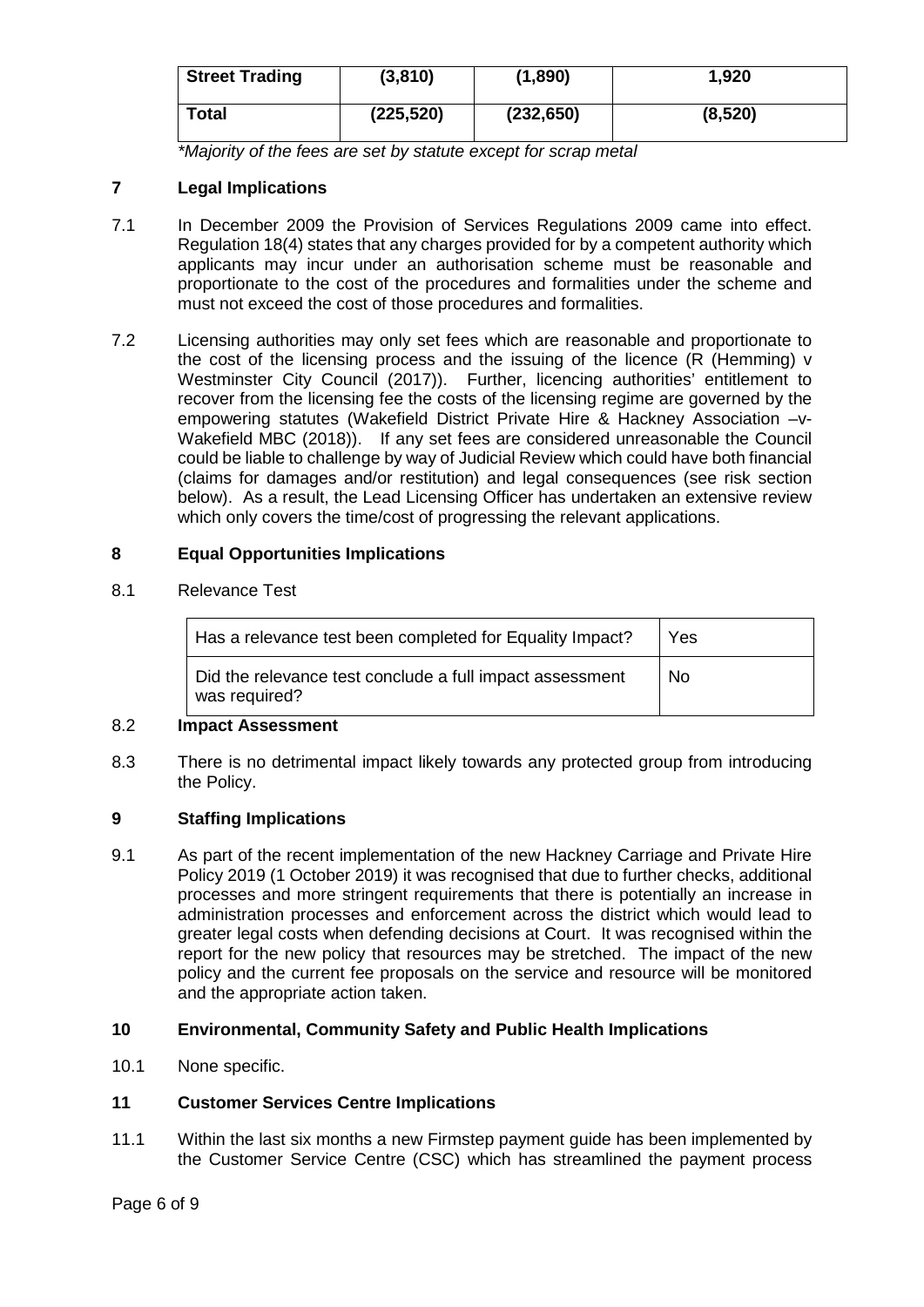making it more efficient for both departments and the paying customer. If the new fees were agreed, the payment guide would simply need to be amended to reflect the new fees and charges. This is not likely to have a significant impact on CSC staff.

11.2 The licensing fee review has been communicated to CSC staff via monthly meetings and an update will be provided prior to 1 April 2020 to ensure staff are well aware of the changes if agreed.

## **12 Communications and Website Implications**

12.1 If the fee reviews are adopted they will be displayed on the TRDC website and will be further published via TRDC social media platforms.

#### **13 Risk and Health & Safety Implications**

- 13.1 The Council has agreed its risk management strategy which can be found on the website at http://www.threerivers.gov.uk. In addition, the risks of the proposals in the report have also been assessed against the Council's duties under Health and Safety legislation relating to employees, visitors and persons affected by our operations. The risk management implications of this report are detailed below.
- 13.2 The subject of this report is covered by the Regulatory Services Plan. Any risks resulting from this report will be included in the risk register and, if necessary, managed within this/these plan(s).

| <b>Nature of</b><br><b>Risk</b>                                                                                                          | <b>Consequence</b>                                                                                                        | <b>Suggested</b><br><b>Control</b><br><b>Measures</b>                                                                                                                  | <b>Response</b><br>(tolerate, treat<br>terminate,<br>transfer) | <b>Risk Rating</b><br>(combination<br>of likelihood<br>and impact)                                                                                                                             |
|------------------------------------------------------------------------------------------------------------------------------------------|---------------------------------------------------------------------------------------------------------------------------|------------------------------------------------------------------------------------------------------------------------------------------------------------------------|----------------------------------------------------------------|------------------------------------------------------------------------------------------------------------------------------------------------------------------------------------------------|
| With respect<br>to increasing<br>licensing<br>charges, there<br>would remain<br>the possibility<br>of a challenge<br>against any<br>rise | Potential<br>challenge<br>by<br><b>Judicial Review</b><br>and<br>resulting<br>damages<br>and/or<br>restitution<br>claims. | Full review of<br>any fee<br>increase<br>after 3 years<br>(added to<br>Regulatory<br><b>Services</b><br>Service Plan<br>2020-2023)<br>Ongoing<br>monitoring of<br>fees | <b>Treat</b>                                                   | Currently 9-<br>High<br>The licensing<br>fees have not<br>been<br>reviewed for a<br>considerable<br>period of time.<br>The risk<br>reduces if the<br>recommendati<br>on is accepted<br>2-4 Low |
| Increasing<br>fees may<br>result in a<br>reduction in<br>service use<br>and a<br>corresponding                                           | Decreased<br>income                                                                                                       | Use of<br>service and<br>caseload<br>monitored.                                                                                                                        | <b>Treat</b>                                                   | 6                                                                                                                                                                                              |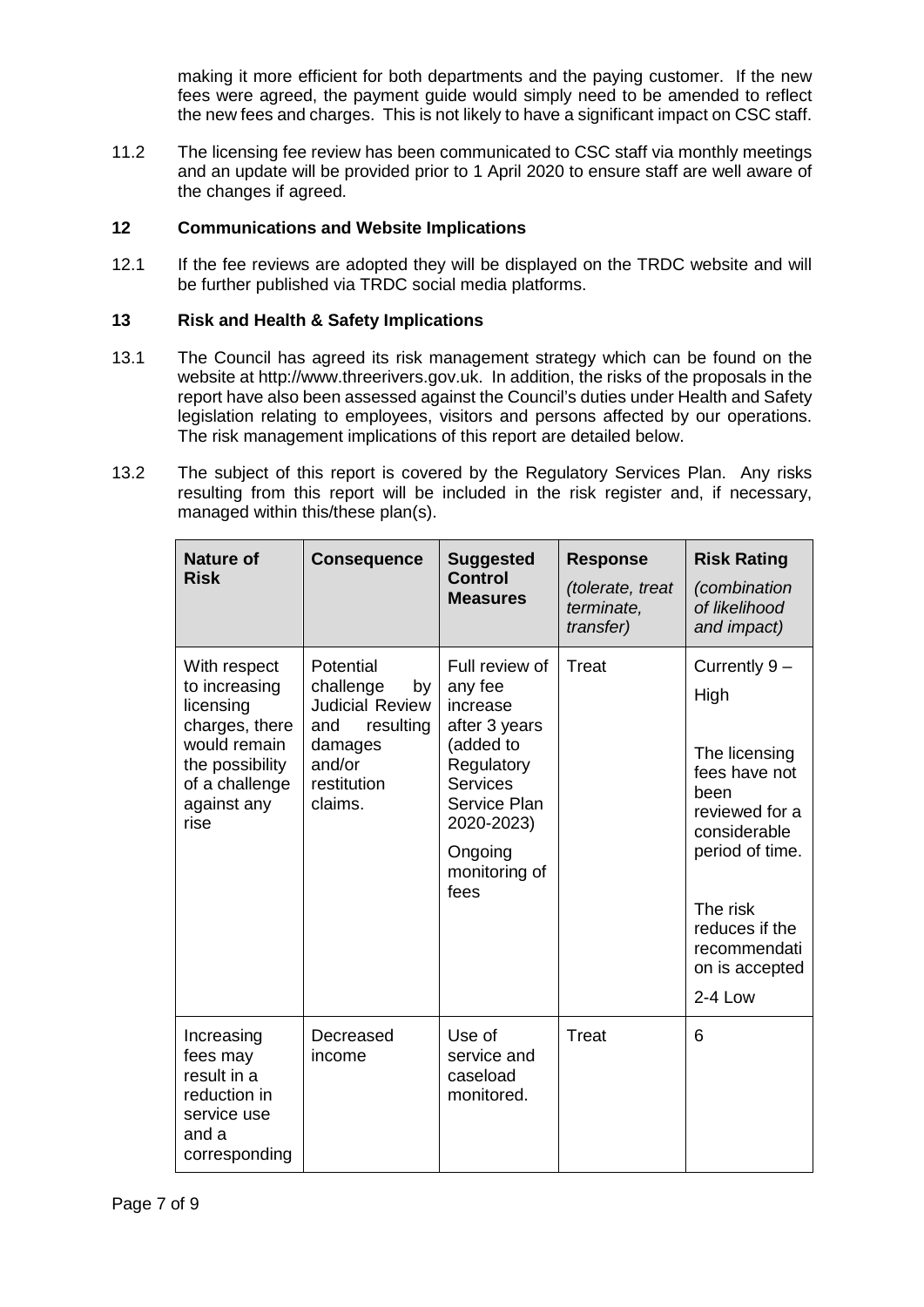| decrease in<br>income                                                                                       |                                                                                                                             |                                                                                                                                    |       |                                                                                                               |
|-------------------------------------------------------------------------------------------------------------|-----------------------------------------------------------------------------------------------------------------------------|------------------------------------------------------------------------------------------------------------------------------------|-------|---------------------------------------------------------------------------------------------------------------|
| Without the<br>licensing fee<br>review the<br>service may<br>not operate on<br>a cost<br>recovery<br>basis. | Reduction in<br>quality of<br>service as<br>resources may<br>become<br>stretched.<br>Increase in<br>customer<br>complaints. | Full review of<br>any fee<br>increase<br>after 3 years<br>(added to<br>Regulatory<br><b>Services</b><br>Service Plan<br>2020-2023) | Treat | Currently 6 -<br><b>Medium</b><br>The risk<br>reduces if the<br>recommendati<br>on is accepted<br>$2 - 4$ Low |

The above risks are scored using the matrix below. The Council has determined its aversion to risk and is prepared to tolerate risks where the combination of impact and likelihood scores 6 or less.

| Very Likely -                  | Low                                                                | <b>High</b>                                                                          | <b>Very High</b>                                                            | <b>Very High</b>        |
|--------------------------------|--------------------------------------------------------------------|--------------------------------------------------------------------------------------|-----------------------------------------------------------------------------|-------------------------|
|                                | 4                                                                  | 8                                                                                    | 12                                                                          | 16                      |
|                                | Low                                                                | <b>Medium</b>                                                                        | <b>High</b>                                                                 | <b>Very High</b>        |
|                                | 3                                                                  | $6\phantom{1}$                                                                       | 9                                                                           | 12                      |
| Likelihood                     | Low                                                                | Low                                                                                  | <b>Medium</b>                                                               | <b>High</b>             |
| $\frac{1}{\blacktriangledown}$ | $\overline{2}$                                                     | 4                                                                                    | $6\phantom{a}$                                                              | 8                       |
|                                | Low                                                                | Low                                                                                  | Low                                                                         | Low                     |
| <b>Remote</b>                  | 1                                                                  | $\overline{2}$                                                                       | 3                                                                           | $\overline{\mathbf{4}}$ |
|                                | Impact<br>---------------------------------- > Unacceptable<br>Low |                                                                                      |                                                                             |                         |
|                                |                                                                    |                                                                                      |                                                                             |                         |
|                                | <b>Impact Score</b><br><b>Likelihood Score</b>                     |                                                                                      |                                                                             |                         |
|                                | 4 (Catastrophic)<br>4 (Very Likely (≥80%))                         |                                                                                      |                                                                             |                         |
|                                | 3 (Critical)<br>3 (Likely (21-79%))                                |                                                                                      |                                                                             |                         |
|                                | 2 (Significant)<br>2 (Unlikely (6-20%))                            |                                                                                      |                                                                             |                         |
|                                | 1 (Marginal)<br>1 (Remote (≤5%))                                   |                                                                                      |                                                                             |                         |
|                                |                                                                    | In the Officers' opinion none of the new risks above, were they to come about, would | seriously prejudice the achievement of the Strategic Plan and are therefore |                         |

13.3 In the Officers' opinion none of the new risks above, were they to come about, would<br>seriously prejudice the achievement of the Strategic Plan and are therefore